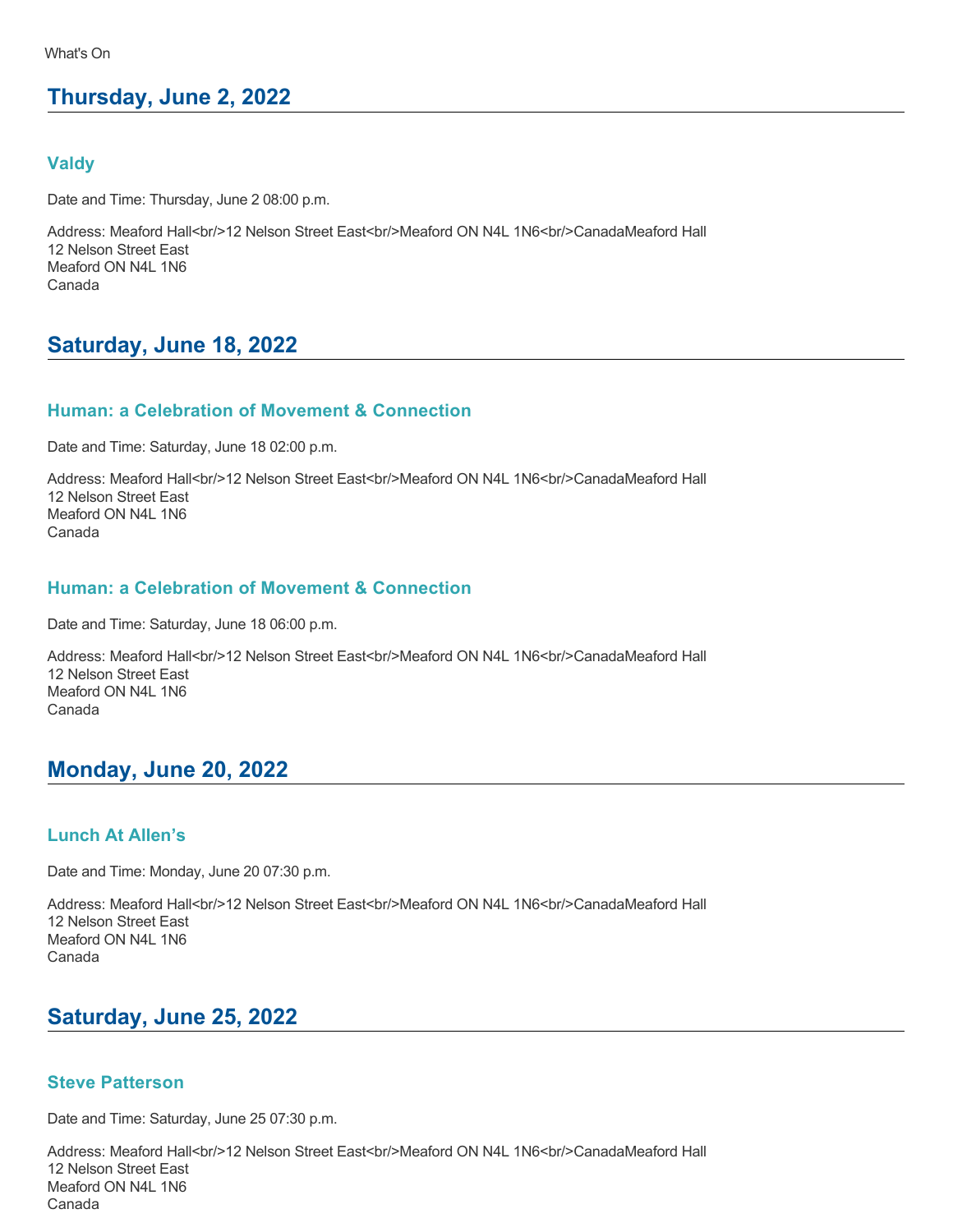### **YOUTH MIFF- Coco**

Date and Time: Saturday, July 9 10:30 a.m.

Address: Meaford & St. Vincent Community Centre<br/>chride Collingwood St W<br/>chride Andre DN N4L 1K5<br/>chride CanadaMeaford & St. Vincent Community Centre 151 Collingwood St W Meaford ON N4L 1K5 Canada

### **Youth Miff-Ferris Bueller's Dayoff**

Date and Time: Saturday, July 9 02:00 p.m.

Address: Meaford & St. Vincent Community Centre<br/>chride Collingwood St W<br/>chride Andre DN N4L 1K5<br/>chride CanadaMeaford & St. Vincent Community Centre 151 Collingwood St W Meaford ON N4L 1K5 Canada

# **Wednesday, July 13, 2022**

### **Theatre Buffet Luncheon**

Date and Time: Wednesday, July 13 12:00 p.m.

Address: Terrace Room<br/>ht>Meaford Hall<br/>cht>Meaford ON N4L 1N6<br/>cht>CanadaTerrace Room Meaford Hall Meaford ON N4L 1N6 Canada

### **Rockin' All Night**

Date and Time: Wednesday, July 13 02:00 p.m.

Address: Meaford Hall<br/><br/>>12 Nelson Street East<br/>str>Meaford ON N4L 1N6<br/>str>CanadaMeaford Hall 12 Nelson Street East Meaford ON N4L 1N6 Canada

### **Rockin' All Night**

Date and Time: Wednesday, July 13 07:30 p.m.

Address: Meaford Hall<br/><br/>>12 Nelson Street East<br/>str>Meaford ON N4L 1N6<br/>str>CanadaMeaford Hall 12 Nelson Street East Meaford ON N4L 1N6 Canada

# **Thursday, July 14, 2022**

### **Theatre Buffet Luncheon**

Date and Time: Thursday, July 14 12:00 p.m.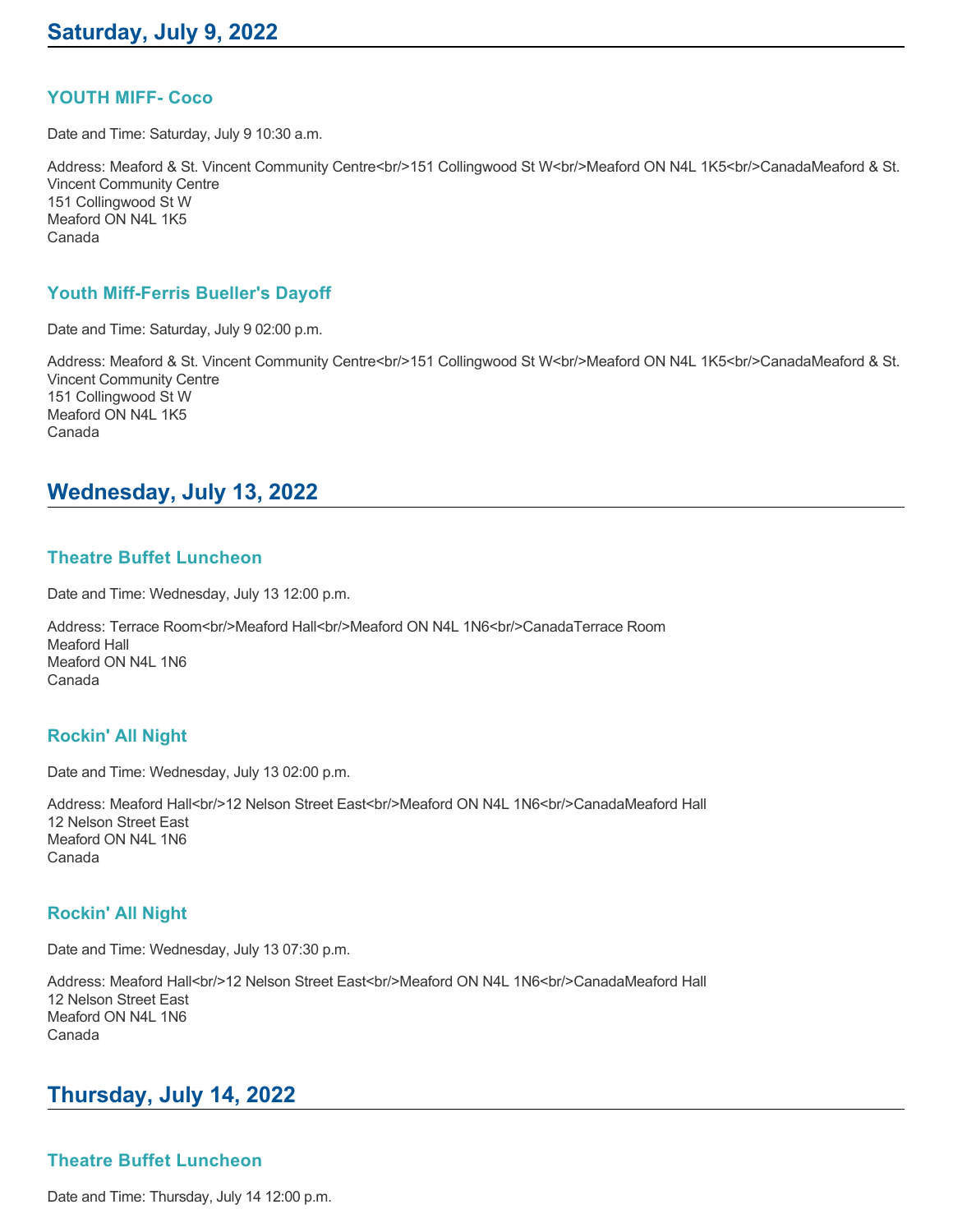Address: Terrace Room<br/>shr/>Meaford Hall<br/><br/>Meaford ON N4L 1N6<br/>br/>CanadaTerrace Room Meaford Hall Meaford ON N4L 1N6 Canada

### **Rockin' All Night**

Date and Time: Thursday, July 14 02:00 p.m.

Address: Meaford Hall<br/><br/>>12 Nelson Street East<br/>str>Meaford ON N4L 1N6<br/>str>CanadaMeaford Hall 12 Nelson Street East Meaford ON N4L 1N6 Canada

### **Rockin' All Night**

Date and Time: Thursday, July 14 07:30 p.m.

Address: Meaford Hall<br/><br/>>
<br/>2 Nelson Street East<br/>stry>Meaford ON N4L 1N6<br/>br/>CanadaMeaford Hall 12 Nelson Street East Meaford ON N4L 1N6 Canada

# **Friday, July 15, 2022**

### **Rockin' All Night**

Date and Time: Friday, July 15 07:30 p.m.

Address: Meaford Hall<br/>shall>On Street East<br/>shall>On N4L 1N6<br/>shall>CanadaMeaford Hall 12 Nelson Street East Meaford ON N4L 1N6 Canada

# **Saturday, July 16, 2022**

### **Rockin' All Night**

Date and Time: Saturday, July 16 07:30 p.m.

Address: Meaford Hall<br/>shall>>2 Nelson Street East<br/>shall>>Canada ON N4L 1N6<br/>shall>CanadaMeaford Hall 12 Nelson Street East Meaford ON N4L 1N6 Canada

# **Wednesday, July 27, 2022**

### **Theatre Buffet Luncheon**

Date and Time: Wednesday, July 27 12:00 p.m.

Address: Terrace Room<br/>shy>Meaford Hall<br/><br/>leaford ON N4L 1N6<br/>shy>CanadaTerrace Room Meaford Hall Meaford ON N4L 1N6 Canada

### **Memphis to Motown: From Soulsville to Hitsville**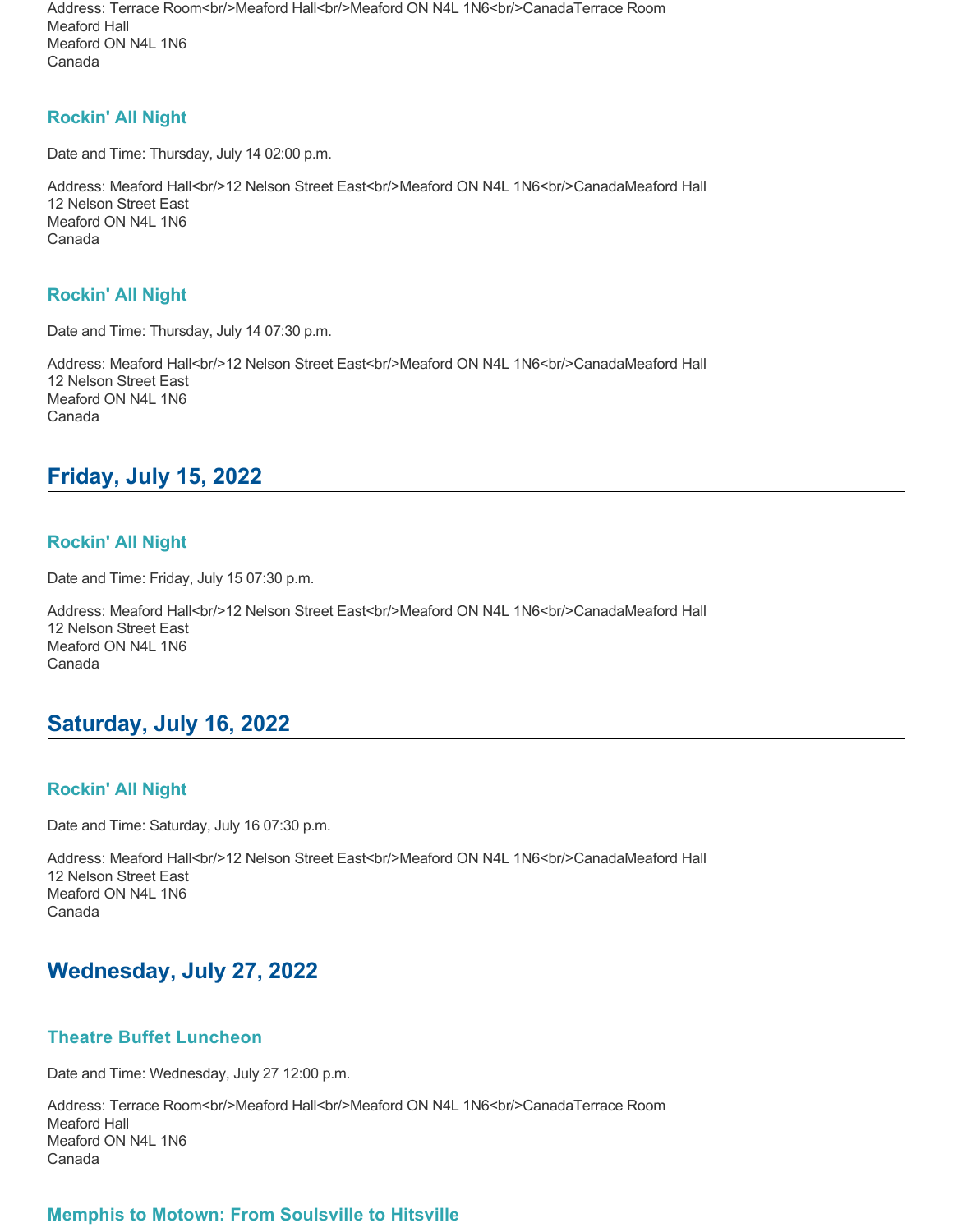Date and Time: Wednesday, July 27 02:00 p.m.

Address: Meaford Hall<br/><br/>>>
12 Nelson Street East<br/>stron/>
Meaford ON N4L 1N6<br/>br/>
CanadaMeaford Hall 12 Nelson Street East Meaford ON N4L 1N6 Canada

### **Memphis to Motown: From Soulsville to Hitsville**

Date and Time: Wednesday, July 27 07:30 p.m.

Address: Meaford Hall<br/>s/>/>2 Nelson Street East<br/>shr>Meaford ON N4L 1N6<br/>br/>CanadaMeaford Hall 12 Nelson Street East Meaford ON N4L 1N6 Canada

# **Thursday, July 28, 2022**

### **Theatre Buffet Luncheon**

Date and Time: Thursday, July 28 12:00 p.m.

Address: Terrace Room<br/>shr/>Meaford Hall<br/><br/>Meaford ON N4L 1N6<br/>br/>CanadaTerrace Room Meaford Hall Meaford ON N4L 1N6 Canada

### **Memphis to Motown: From Soulsville to Hitsville**

Date and Time: Thursday, July 28 02:00 p.m.

Address: Meaford Hall<br/><br/>>12 Nelson Street East<br/>sty>Meaford ON N4L 1N6<br/>corr>CanadaMeaford Hall 12 Nelson Street East Meaford ON N4L 1N6 Canada

### **Memphis to Motown: From Soulsville to Hitsville**

Date and Time: Thursday, July 28 07:30 p.m.

Address: Meaford Hall<br/><br/>>>
12 Nelson Street East<br/>strbr/>Meaford ON N4L 1N6<br/>br/>CanadaMeaford Hall 12 Nelson Street East Meaford ON N4L 1N6 Canada

# **Friday, July 29, 2022**

### **Memphis to Motown: From Soulsville to Hitsville**

Date and Time: Friday, July 29 07:30 p.m.

Address: Meaford Hall<br/><br/>>12 Nelson Street East<br/>str>Meaford ON N4L 1N6<br/>br/>CanadaMeaford Hall 12 Nelson Street East Meaford ON N4L 1N6 Canada

# **Saturday, July 30, 2022**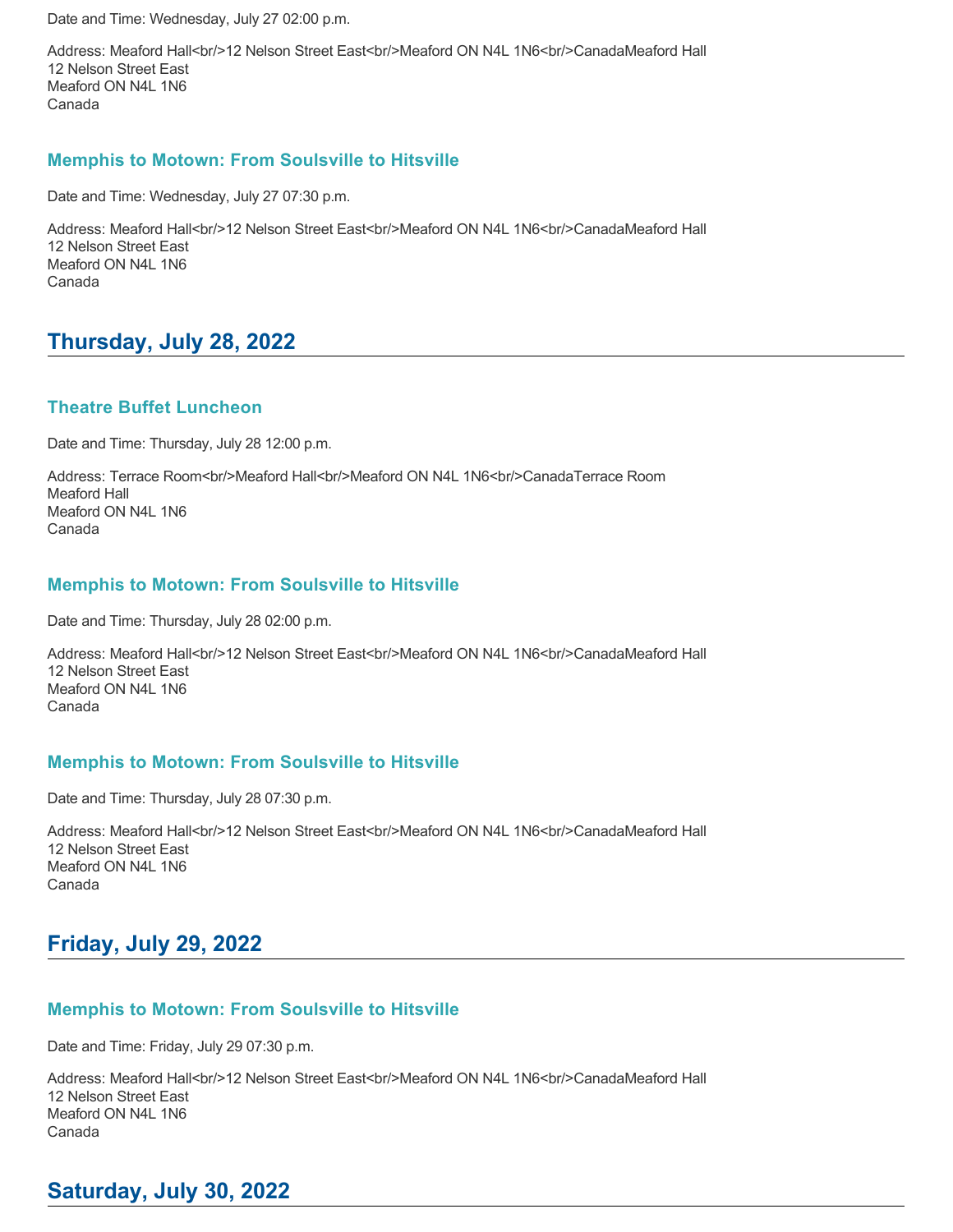### **Memphis to Motown: From Soulsville to Hitsville**

Date and Time: Saturday, July 30 07:30 p.m.

Address: Meaford Hall<br/><br/>>12 Nelson Street East<br/>stration ON N4L 1N6<br/>corrid CanadaMeaford Hall 12 Nelson Street East Meaford ON N4L 1N6 Canada

### **Wednesday, August 17, 2022**

#### **Theatre Buffet Luncheon**

Date and Time: Wednesday, August 17 12:00 p.m.

Address: Terrace Room<br/>shy>Meaford Hall<br/><br/>l<br/>Aleaford ON N4L 1N6<br/>shy>CanadaTerrace Room Meaford Hall Meaford ON N4L 1N6 Canada

#### **Driving Miss Daisy by Alfred Uhro**

Date and Time: Wednesday, August 17 02:00 p.m. - 4:00 p.m.

Address: 12 Nelson Street East, Meaford ON N4L 1N6 Canada12 Nelson Street East, Meaford ON N4L 1N6 Canada

#### **Driving Miss Daisy by Alfred Uhro**

Date and Time: Wednesday, August 17 07:30 p.m. - 9:30 p.m.

Address: 12 Nelson Street East, Meaford ON N4L 1N6 Canada12 Nelson Street East, Meaford ON N4L 1N6 Canada

# **Thursday, August 18, 2022**

#### **Theatre Buffet Luncheon**

Date and Time: Thursday, August 18 12:00 p.m.

Address: Terrace Room<br/>shy>Meaford Hall<br/>shy>Meaford ON N4L 1N6<br/>shy>CanadaTerrace Room Meaford Hall Meaford ON N4L 1N6 Canada

### **Driving Miss Daisy by Alfred Uhro**

Date and Time: Thursday, August 18 02:00 p.m. - 4:00 p.m.

Address: 12 Nelson Street East, Meaford ON N4L 1N6 Canada12 Nelson Street East, Meaford ON N4L 1N6 Canada

### **Driving Miss Daisy by Alfred Uhro**

Date and Time: Thursday, August 18 07:30 p.m. - 9:30 p.m.

Address: 12 Nelson Street East, Meaford ON N4L 1N6 Canada12 Nelson Street East, Meaford ON N4L 1N6 Canada

# **Friday, August 19, 2022**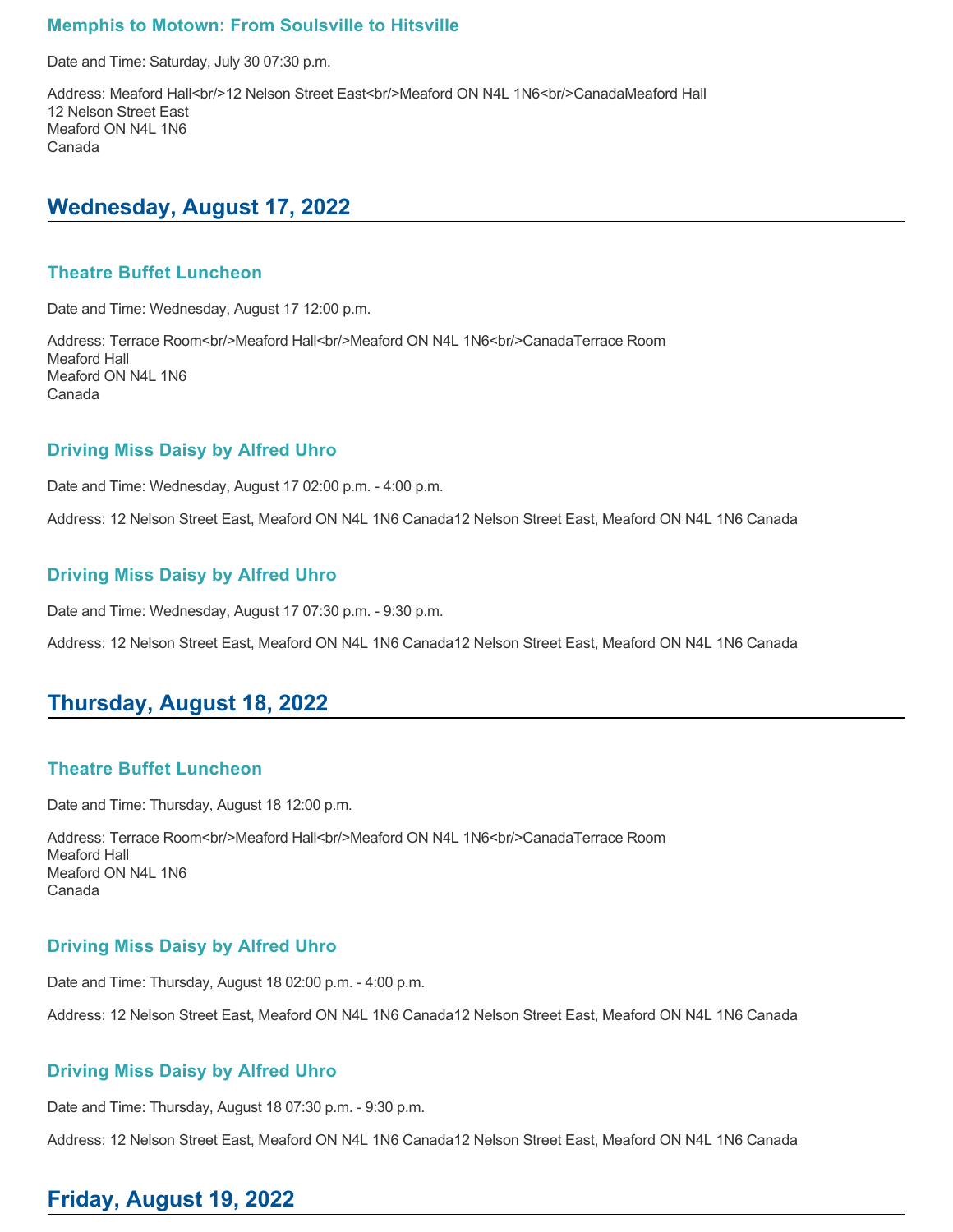### **Driving Miss Daisy by Alfred Uhro**

Date and Time: Friday, August 19 07:30 p.m. - 9:30 p.m.

Address: 12 Nelson Street East, Meaford ON N4L 1N6 Canada12 Nelson Street East, Meaford ON N4L 1N6 Canada

# **Saturday, September 17, 2022**

#### **Tom Cochrane /w Red Rider**

Date and Time: Saturday, September 17 07:30 p.m.

Address: Meaford Hall<br/>shipsion Street East<br/>shipsion ON N4L 1N6<br/>shipsional Hall 12 Nelson Street East Meaford ON N4L 1N6 Canada

### **Saturday, September 24, 2022**

#### **The Fab Four-The Touring Years 1963-1967**

Date and Time: Saturday, September 24 08:00 p.m.

Address: Meaford Hall<br/><br/>>
12 Nelson Street East<br/>str>Meaford ON N4L 1N6<br/>str>CanadaMeaford Hall 12 Nelson Street East Meaford ON N4L 1N6 Canada

# **Saturday, October 1, 2022**

#### **Simply Queen**

Date and Time: Saturday, October 1 07:30 p.m.

Address: Meaford Hall<br/>shipsion Street East<br/>shipsion ON N4L 1N6<br/>shipsional Hall 12 Nelson Street East Meaford ON N4L 1N6 Canada

# **Saturday, October 15, 2022**

#### **Glass Tiger**

Date and Time: Saturday, October 15 08:00 p.m.

Address: Meaford Hall<br/>shall>On Street East<br/>shall>On N4L 1N6<br/>shall>CanadaMeaford Hall 12 Nelson Street East Meaford ON N4L 1N6 Canada

# **Thursday, October 20, 2022**

### **Wingfield Lost and Found**